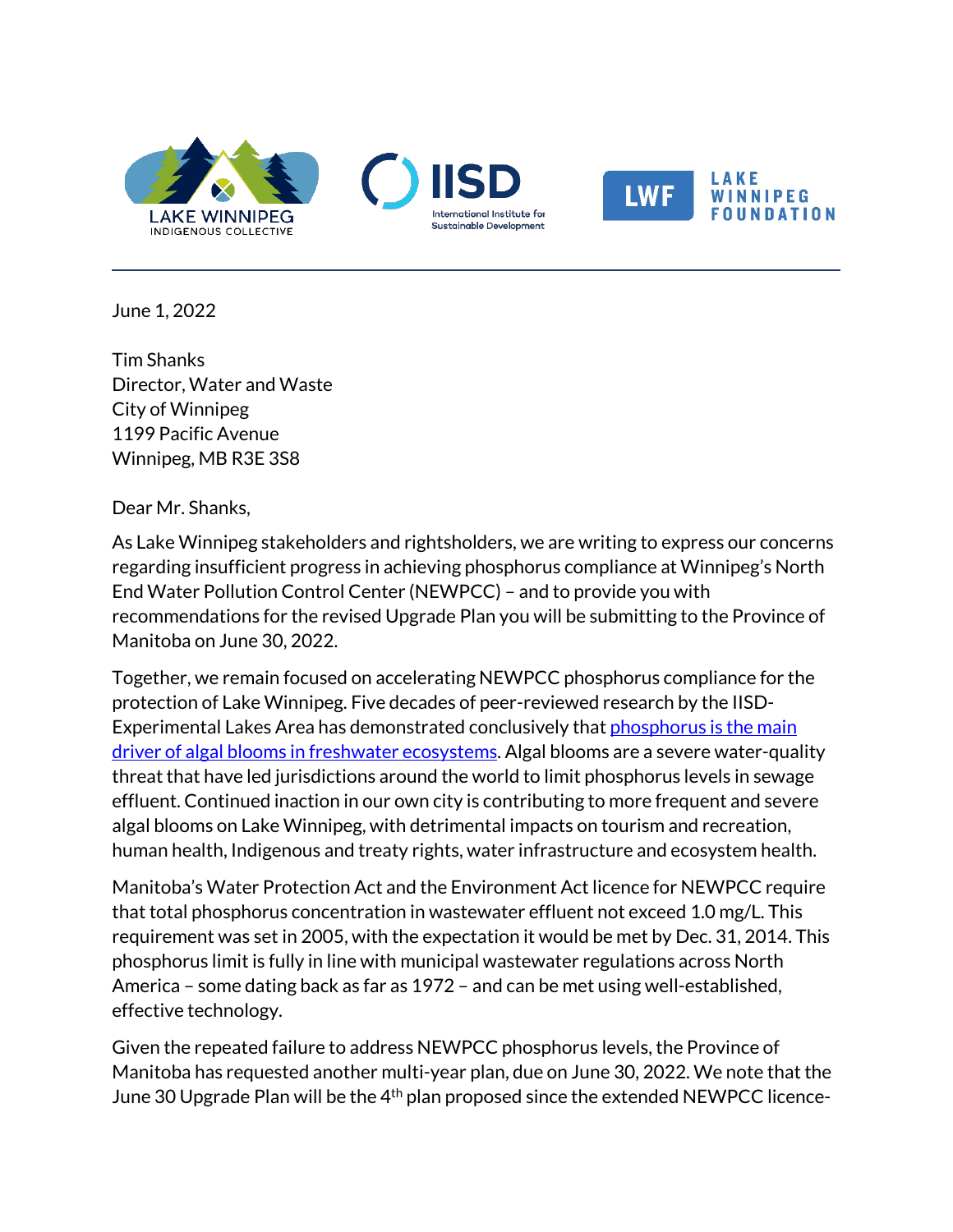compliance deadline of Dec. 31, 2019 was missed. The three previous plans [\(Jan. 31,](https://www.gov.mb.ca/sd/eal/registries/1071.1/2020131_psc_plans_newpcc.pdf)  [2020;](https://www.gov.mb.ca/sd/eal/registries/1071.1/2020131_psc_plans_newpcc.pdf) [Sept. 30, 2020;](https://www.gov.mb.ca/sd/eal/registries/1071.1/20200930_newpcc_upgrade_update.pdf) an[d Feb. 15, 2022\)](https://www.gov.mb.ca/sd/eal/registries/1071.1/20220215_rprt.pdf) have each presented successively longer timelines to complete plant upgrades. Alarmingly, the latest of the three plans did not provide a timeline for achieving phosphorus compliance at the north end plant, as the Phase 3 Nutrient Removal Facilities project – the most expensive phase, estimated to cost \$828 million – remains unfunded.

However[, in this last](https://www.gov.mb.ca/sd/eal/registries/1071.1/20220215_rprt.pdf) plan, the City of Winnipeg acknowledges that, when combined with interim chemical phosphorus removal, "the new biosolids facility  $m$ ay be able to meet 1 mg/L until the new Nutrient Removal (NR) facility is commissioned," though the City only proposes to confirm this through "full scale testing... once the new biosolids facility is operational" (pages iii & 6, emphasis ours). Instead of assessing capacity to meet the phosphorus target only *after* biosolids construction is complete, we recommend that the City proactively plan and design the new facilities to meet this requirement.

To this end, the June 30 NEWPCC Upgrade Plan must:

**1.** Explicitly acknowledge the 1 mg/L phosphorus limit as a primary requirement – along with ammonia limits – as clearly articulated in Section 4.2(2) of Manitoba's [Water Protection Act.](https://web2.gov.mb.ca/laws/statutes/ccsm/w065e.php) Specific numerical limits for phosphorus and ammonia are listed in this provincial legislation, while other NEWPCC licence conditions are discretionary and must only be "met to the director's satisfaction."

Discretionary conditions include stipulations on use of biological and chemical technologies, and recovery and reuse of biosolids. These discretionary conditions should not be misrepresented in any NEWPCC Upgrade Plan as barriers to achieving the primary requirement of phosphorus and ammonia compliance. Nothing in the Water Protection Act prevents the achievement of phosphorus compliance through Phase 2 Biosolids Facilities upgrades.

- **2.** Design new biosolids facilities to achieve phosphorus compliance through Phase 2 of the NEWPCC Upgrade Plan, ensuring that protections for Lake Winnipeg are included within the scope of current tri-governmental funding arrangements. The City of Winnipeg must set clear, updated specifications for the new biosolids facilities, such that interim chemical phosphorus reduction is fully integrated into the project's procurement and detailed design stages, in order to ensure phosphorus compliance can be achieved through the Phase 2 Biosolids Project. This will also ensure that ongoing funding uncertainties do not create even further delays in the treatment plant's capacity to meet phosphorus licence requirements.
- **3.** Complete construction and commissioning of Phase 2 Biosolids Facilities including phosphorus compliance – by 2030. In the first NEWPCC Upgrade Plan published in January 2020, new biosolids facilities were projected to be completed in Q1 2028.